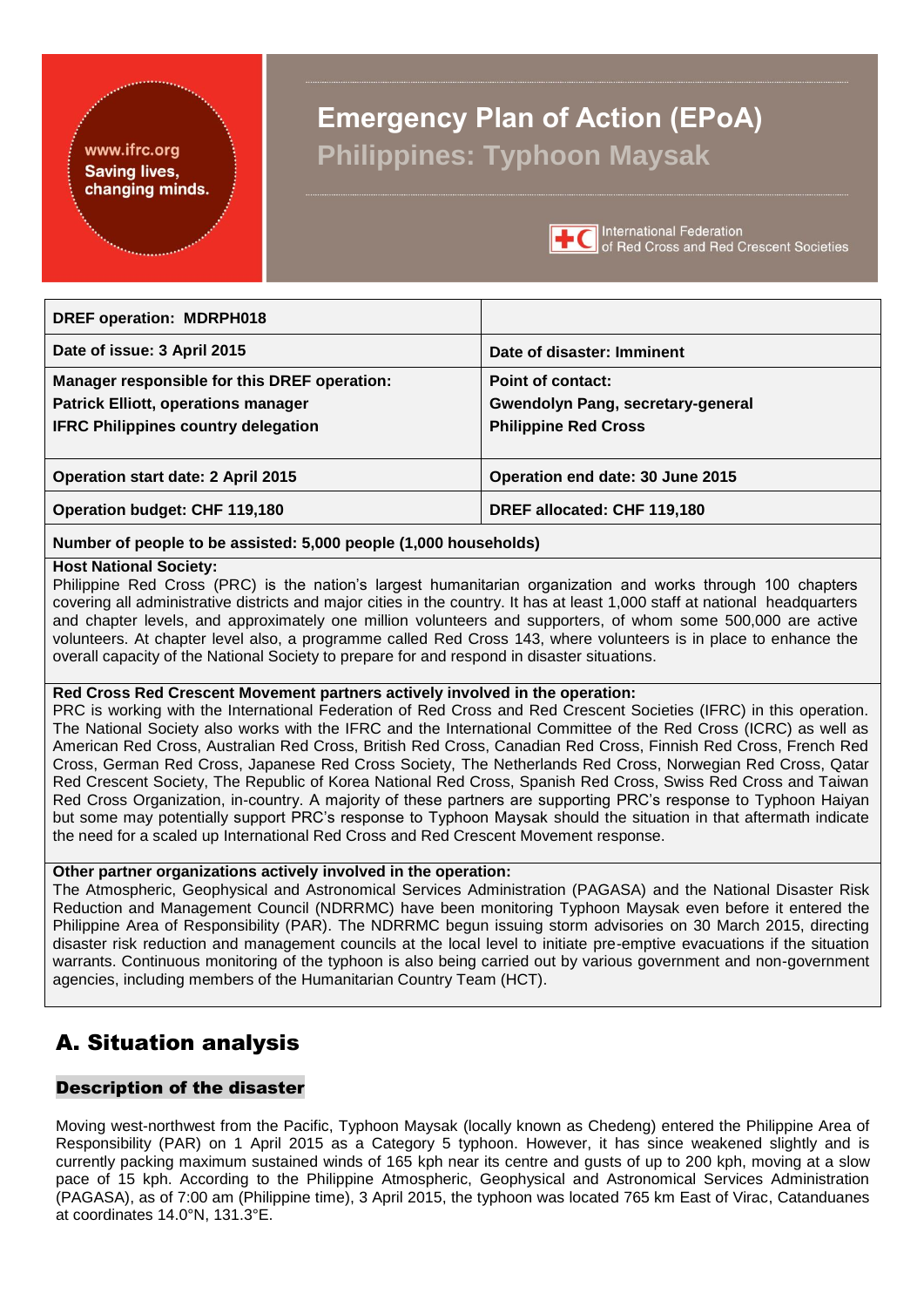Based on current reported models of the storm's track, it is projected that Maysak will make landfall over the eastern coast of Aurora-Isabela area in central Luzon as a Category 1 or 2 typhoon on Sunday 5 April 2015. The National Disaster Risk Reduction and Management Council (NDRRMC) is reporting the possibility of flashfloods over low-lying areas and landslides along mountain slopes. While good weather is expected to hold through Friday, 3 April 2015, with some isolated rain showers or thunderstorms across Luzon, rain, gusty winds and stormy weather are expected over the Bicol region, Central and Northern Luzon (including Metro Manila).



The anticipated path of Typhoon Maysak crosses over the heavily populated Luzon island, and its diameter could affect both coastal and inland communities through torrential rain, damaging winds, rough seas, heavy swells, coastal flooding, flash flooding and landslides on higher terrain. The NDRRMC issued a Red Alert at noon on 1 April 2015 while PAGASA is expected to raise public storm warning signals as the typhoon nears land mass. PAGASA has issued a gale warning, with strong to gale-force winds expected to affect the eastern seaboard of Central and Southern Luzon and the eastern seaboard of Visayas. Fishing populations, ferry commuters and holiday makers – especially during this holiday period for the largely Catholic nation in observance of the Holy Week/Easter season – in areas covered by the gale warning have been advised to be alert for possible evacuation.

Considering the potential impact that Typhoon Maysak could have on the Philippines, the Philippine Red Cross (PRC) has requested support from the International Federation of Red Cross and Red Crescent Societies (IFRC) in its potential emergency response. Based on an analysis of the situation and information available from relevant sources at this time, the IFRC is making an allocation from its Disaster Relief Emergency Fund (DREF) to enable the PRC to conduct an immediate response when safety conditions allow. The funds will enable the National Society to mobilize pre-positioned relief supplies to areas under threat for immediate distribution to affected people and also to facilitate the deployment of rapid assessment teams to quickly determine needs of the affected population - which is crucial in informing the development of a detailed action plan.

Based on further information and rapid assessments to be carried out after Maysak strikes, and when safety conditions allow, additional assistance may be requested through the IFRC international disaster response mechanisms.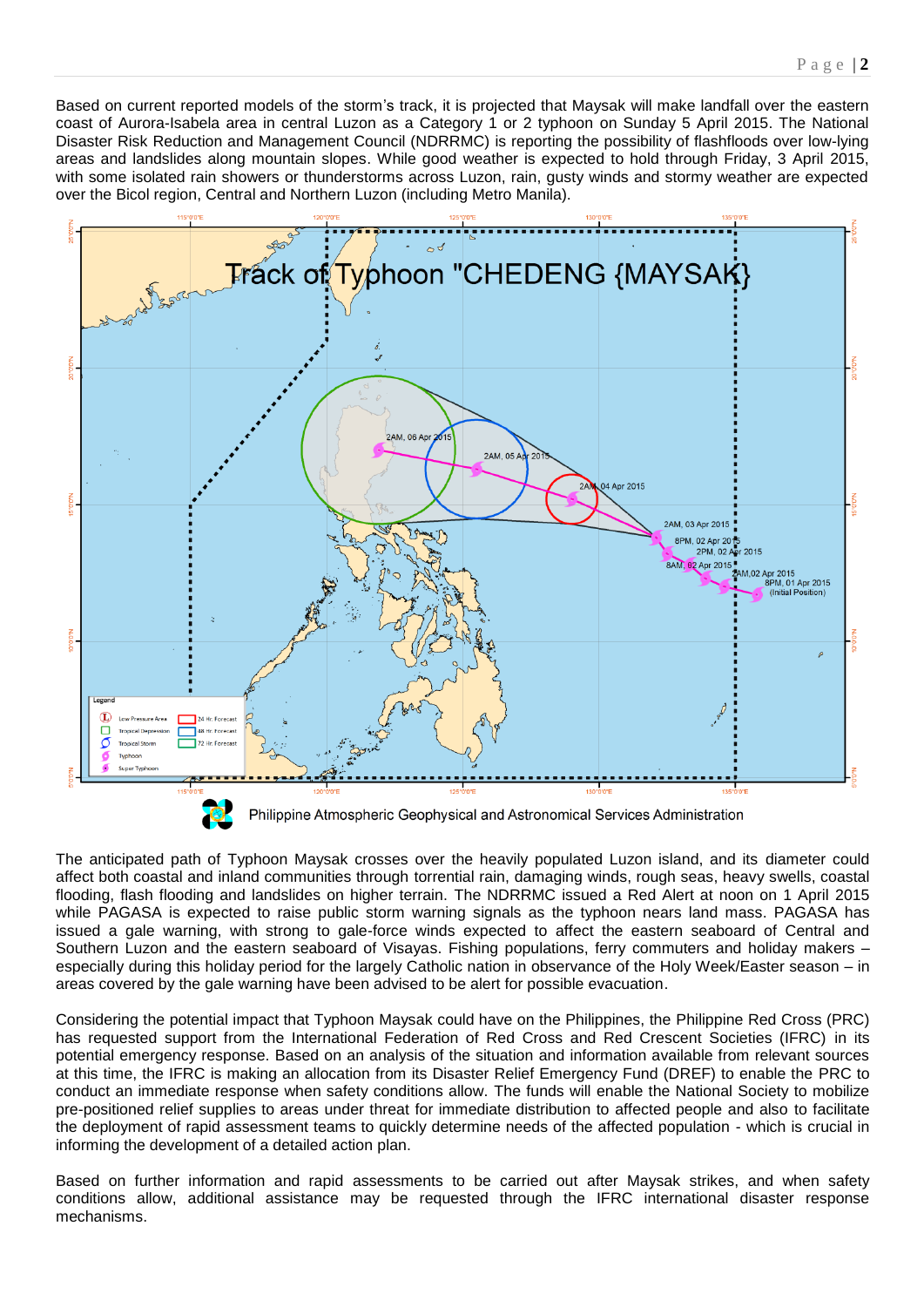#### Summary of the current response

Since 31 March 2015, PRC has taken action to prepare and anticipate possible scenarios of Typhoon Maysak's path and where it will make landfall. The National Society's operation centre at the national headquarters has been on alert 24/7 since the typhoon was sighted approaching the Philippines, while at chapter-level, all Red Cross Action Teams (RCATs) are ready to be deployed. Volunteers on the ground are also providing their chapters and the national headquarters with current information on the situation in their respective areas.

Two assessment teams comprising technical personnel from the PRC disaster management, health and social services are also ready for deployment, together with all emergency response units, with search-and-rescue facilities and equipment. PRC is also deploying an amphibian unit, a payloader and two 10-wheeler trucks to transport supplies from the National Society's regional warehouse in Subic Bay to areas which are expected to suffer the effect of Typhoon Maysak. Initial deployment of relief supplies for 200 households to a safe position closer to the projected area of impact is being carried out in parallel. Trucks carrying supplies for 200 households left Subic Bay on Thursday, 2 April 2015, evening and to arrive in Nueva Viscaya later today, Friday 3 April 2015. Additional emergency shelter and non-food items, for at least 800 families, are being readied for immediate mobilization to affected areas – if required – in the aftermath of the typhoon.

#### **Overview of Red Cross Red Crescent actors in-country**

The PRC works with the IFRC and the International Committee of the Red Cross (ICRC) as well as American Red Cross, Australian Red Cross, British Red Cross, Canadian Red Cross, Finnish Red Cross, French Red Cross, German Red Cross, Japanese Red Cross Society, The Netherlands Red Cross, Norwegian Red Cross, The Republic of Korea National Red Cross, Spanish Red Cross, Swiss Red Cross, Taiwan Red Cross Organization and Qatar Red Crescent Society in-country.

#### **Movement Coordination**

The IFRC currently has an acting Red Cross Red Crescent Movement coordinator in place who liaises frequently and supports coordination with the PRC, ICRC, Partner National Societies in-country, and external organizations as needed.

#### **Overview of non-Red Cross Red Crescent actors in-country**

#### *Coordinating with the authorities*

As auxiliary to the public authorities, PRC maintains a strong relationship with government bodies through participation or collaboration with (i) the National Disaster Risk Reduction and Management Council (NDRRMC); (ii) the provincial, municipal and barangay (village) disaster risk reduction and management councils; and (iii) the local government units defined in the Disaster Risk Reduction and Management Act from 2010.

PRC participates in NDRRMC meetings and coordinates with the Department of Social Welfare and Development (DSWD), and Department of Health, and the NDRRMC at provincial, municipal and barangay levels. With regards to Typhoon Maysak, PRC continues to participate in meetings with the NDRRMC.

#### *Inter-agency coordination*

At country level, PRC and IFRC participate in Humanitarian Country Team (HCT) forums held both during disasters and non-emergency times. PRC and IFRC are involved in relevant cluster information sharing, planning, and analysis at all levels while IFRC supports PRC coordination efforts through representation in other relevant clusters as required. Regionally, the IFRC Asia Pacific zone office and South-East Asia regional delegation participate in regional Inter-Agency Standing Committee (IASC) meetings.

#### Needs analysis, beneficiary selection, risk assessment and scenario planning

#### **Needs assessments**

Typhoon Maysak continues to approach the Philippine island of Luzon at a slow pace. While its overall impact will only be known once it makes landfall and the needs it creates determined upon completion of rapid needs assessments, forecasts show that it is likely to leave significant damage and corresponding needs in its wake. The Philippine authorities, the Red Cross Red Crescent and humanitarian actors will certainly mount immediate interventions to meet such humanitarian needs that may be wrought by Maysak.

This DREF allocation will support deployment of operational support and rapid assessment teams as well as the mobilization of pre-positioned relief supplies to areas under threat, for immediate distribution to affected people. This is in line with PRC's request for immediate surge capacity as logistics/travel may be difficult in the wake of Maysak. Prepositioning of key staff and shelter relief items will not only enable rapid response if required, but also position PRC to quickly determine needs of the affected people, which is crucial in informing the development of a detailed action plan.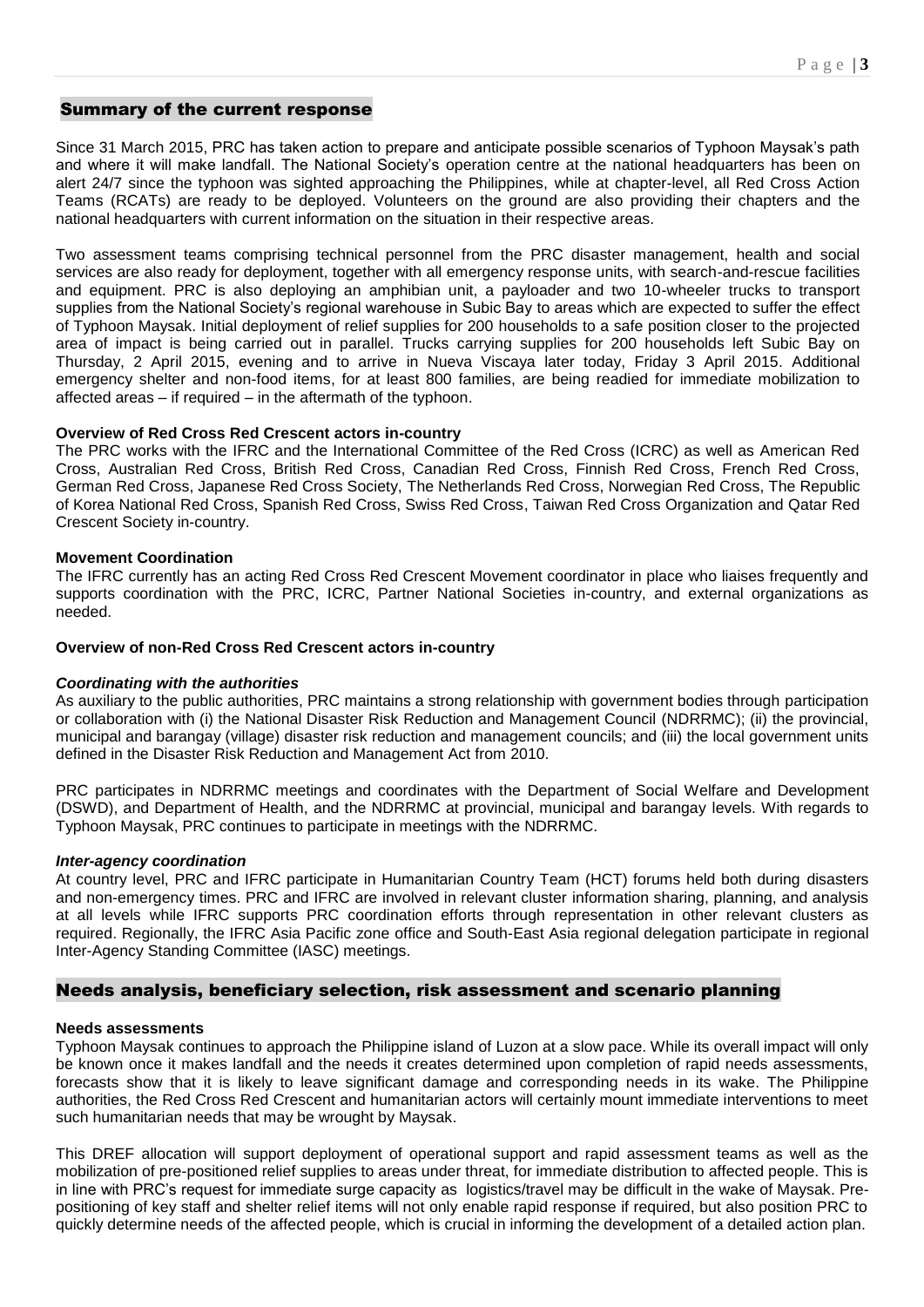IFRC support will initially enable PRC to mobilize equipment and supplies sufficient for 200 households from warehouses, to strategic and secure locations with greater access to areas where the typhoon is expected to hit. These include trucks and a payloader for debris removal, and relief non-food items such as mosquito nets, sleeping mats, blankets, hygiene kits (including hygiene promotion), and jerry cans for water distribution as well as emergency shelter items (tarpaulins), to provide for the immediate needs of affected people. Relief supplies for a further 800 households will then be transported in the aftermath of the storm, informed by rapid assessment of needs and are budgeted in this request. If rapid assessments (to be carried out when safety conditions permit) indicate that the needs are higher than projected, a revised DREF request – with a revised budget – may be issued and if needed, an emergency appeal.

#### **Beneficiary selection**

The vulnerabilities of the affected population are usually layered and multi-faceted. In its responses, PRC will ensure that programmes are aligned with its own as well as IFRC's commitment to take into account gender and diversity, for example by targeting women-headed households, pregnant or lactating women, and men and boys made vulnerable by the disaster, who have been forced to migrate. These groups will be considered according to the level of impact and more priority will be given to those who have lost their houses.

The main criteria for validation will prioritize most vulnerable households among the populations directly affected by the disaster and who have not received any or sufficient assistance from the government or other organizations. Other considerations will be people staying in evacuation centres; those who lack relevant resources to cope with basic humanitarian needs on their own; those belonging to the socially vulnerable households, including women-headed households and those with many dependent children; persons with disabilities and of low economic resources, and; the sick and elderly with low economic base.

Once beneficiaries are identified, each will be given a PRC beneficiary card with their and household members' names. The card will form the basis for the official recognition of bearers as beneficiaries of the PRC and during implementation PRC volunteers will countercheck if the names on the card are listed in distribution sheets. Upon receipt of any items or assistance, beneficiaries will sign award sheets or participating lists. With these records, cases of double-counting will be eliminated.

#### **Feasibility and delivery capacity**

The PRC chapters in Luzon have technical capacity and experience to deliver in this potential response with support from the PRC headquarters, the IFRC and other Movement partners. All distributions of relief items and needs assessments will be led and carried out by PRC staff and volunteers at the chapter level.

### B. Operational strategy and plan

This DREF allocation aims to position the PRC and the IFRC system to respond to immediate needs that may be caused by Typhoon Maysak through the deployment and standby of IFRC and National Society surge capacity as well as covering costs of mobilizing preparedness stocks to affected areas. A revision of the plan of action will be made to cover the full response operation as necessary. A final report will be made available three months after the end of the operation.

#### Overall objective

This DREF operation aims to support the PRC in responding to immediate needs of communities that may be affected by Typhoon Maysak and undertaking rapid assessments to inform the development of a detailed action plan. Furthermore the operation will initially support immediate needs of up to 1,000 households through the provision of essential household non-food items and emergency shelter materials – which will be mobilized from pre-positioned stocks– as well as distribution of safe water and mobilization of communities to undertake environmental sanitation activities. More supplies will be delivered based on needs that will be informed by post-disaster assessments.

### Proposed strategy

The initial strategy is to provide surge capacity to PRC from the IFRC country delegation to facilitate pre-positioning of humanitarian assistance and supplies. Once this surge support in place, rapid assessments will be undertaken to obtain a clearer picture of the situation. This support will enable better response preparedness.

Parallel to this surge support, it can already be projected - based on previous experience of PRC working in tandem with other government and humanitarian organizations - that the support provided by the Red Cross Red Crescent will cover essential household items, and emergency shelter assistance. Distribution of safe water will also be undertaken pending repair of damaged systems and community members will be mobilized to undertake environmental sanitation activities such as debris clearing. In line with this, the PRC has requested support from IFRC in order to ensure a smooth and rapid response to affected people, and preparations have advanced to carry this out.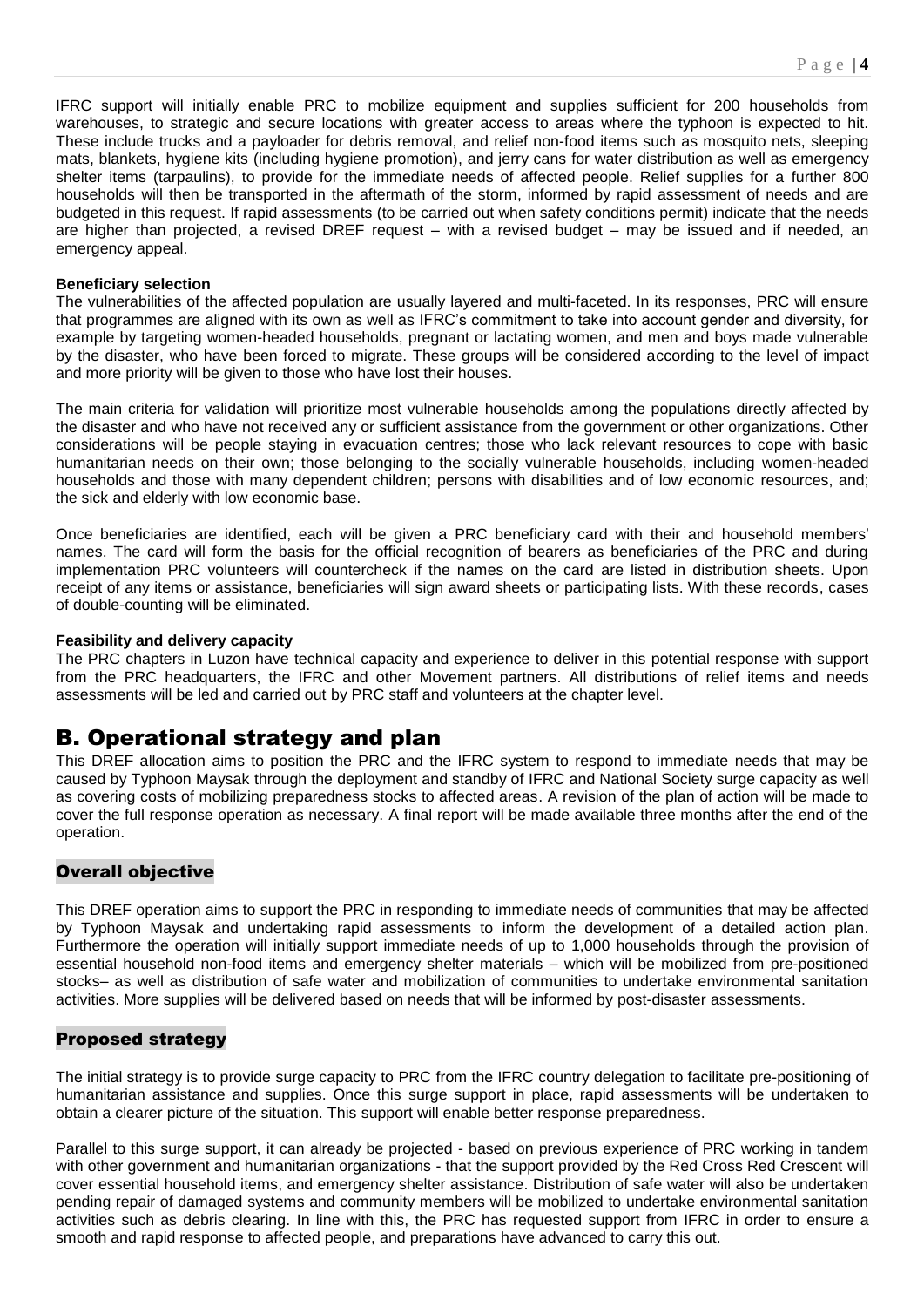The DREF allocation will also cover distribution and logistics costs, including support for PRC volunteers who are at the frontline of disaster response. The initial response will be carried out for at least 15 days during which assessments will be completed to further inform subsequent action.

#### Operational support services

#### Human resources

As they will be the first responders, volunteers from PRC will be required to respond to this imminent disaster. Teams of volunteers have already been put on stand-by in several locations and more will be needed. In terms of staff, it is planned to provide additional surge capacity to some key locations. IFRC field and communications delegates are ready for deployment to possible affected areas, together with financial and fleet staff. PRC chapter staff in provinces where the typhoon is anticipated, are on high alert.

PRC is the nation's largest humanitarian organization and works through 100 chapters covering all administrative districts and major cities in the country. It has at least 1,000 staff at national headquarters and chapter levels, and approximately one million volunteers and supporters, of whom some 500,000 are active volunteers. At chapter level also, volunteers in a programme called Red Cross 143 – one team leader and 43 team members in each barangay – is in place to enhance the overall capacity of the National Society to prepare for and respond in disaster situations.

The IFRC country delegation in the Philippines is led by a head of delegation and consists of some 50 national and 28 international staff in Manila and in various parts of the country where the IFRC supports PRC in ongoing operations and longer-term development programming.

#### Logistics and supply chain

Logistics support is provided by an in-country IFRC team led by one logistics coordinator together with field hub coordinators and delegates specialized in warehousing, procurement and fleet management as well as national staff based in Manila and the chapters covered by operations.

Logistics activities will aim to effectively manage the supply chain, including procurement, clearance, storage and forwarding to distribution sites following PRC and IFRC logistics procedures, with full audit trail.

#### Information technology and telecommunications

With the existing digital divide between the current state of information and communication technology (ICT) skills and future operational needs in the field and among offices, IFRC supports sustainable skills training and equipment maintenance knowledge of PRC staff and volunteers.

Support in elevating staff/volunteer skills in new technologies, including efficient electronic data collection tools such as the Open Data Kit (ODK) and electronic reporting is also being implemented, and is aligned with PRC's strategic objectives.

#### Communications

PRC and IFRC communications teams are taking measures to ensure that Red Cross preparedness and response efforts around Typhoon Chedeng are effectively communicated amongst key public audiences. The IFRC's communications delegate is on standby to deploy to the field as required and a photographer/videographer will be contracted and pre-positioned in a suitable location where the typhoon is expected to make landfall. This will ensure that the wider Red Cross membership has immediate access to high quality audio-visual materials for use in their publicity efforts. Steps are also being taken to highlight PRC's preparedness measures via social media platforms and through direct engagement with local and international media.

PRC and IFRC communications teams work together to generate news stories for use across IFRC and PRC multimedia platforms. A range of communication materials including key messages, fact sheets and case studies are produced to support and guide the communications activities of National Societies. Media releases and press conferences may be organised as required and staff and volunteers across the country are actively contributing to institutional communications through their own social media channels.

#### Beneficiary communications and accountability

The provision of information and two-way engagement with the affected population is a key point to consider during the response operation, so that PRC activities can be adjusted according to the expectations, needs and concerns of affected communities. Beneficiary communication components and mechanisms will be incorporated across the various programme sectors and will be closely linked with planning, monitoring and evaluation processes in order to build an environment of transparency and accountability.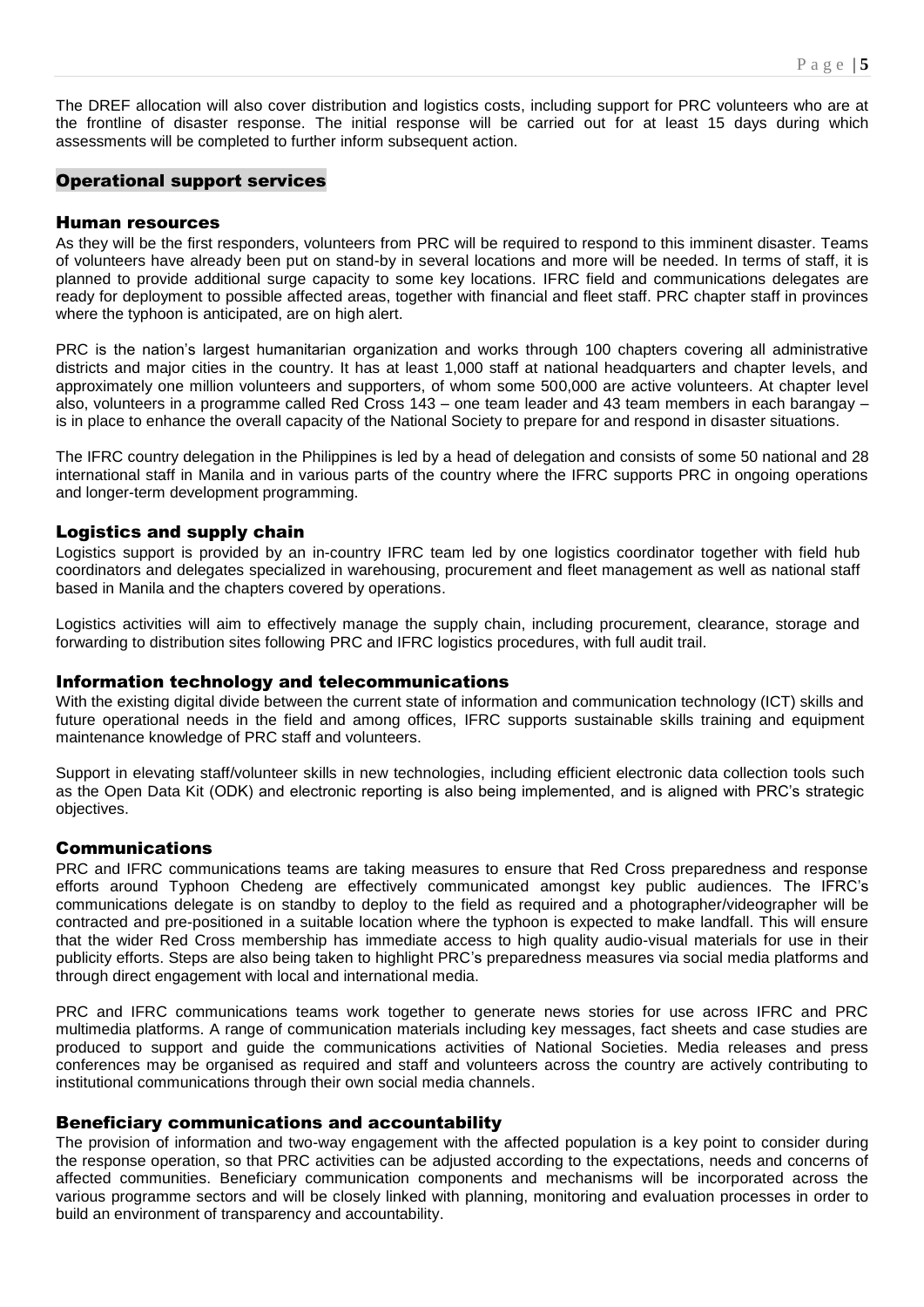#### Planning, monitoring, evaluation, and reporting (PMER)

Reporting on the operation will be made in accordance with the IFRC minimum reporting standards. One update will be issued during the operation's timeframe and a final report within three months of the end of the operation. However, if this operation evolves into an Emergency Appeal response, subsequent reporting will be done within the context of that Emergency Appeal.

Monitoring of distributions is carried out through the use of beneficiary distribution lists, and feedback from beneficiary households themselves. Post distribution surveys will be undertaken to determine the level of satisfaction among the people who will be reached with assistance, particularly relief distributions.

#### Administration and Finance

The IFRC, through the department of finance, provides the necessary operational support for review, validation of budgets, bank transfers, and technical assistance to the National Societies on procedures for justification of expenditures, including the review and validation of invoices. Most National Societies have been supported for many years by the IFRC and are accustomed to these financial procedures.

The IFRC finance and administration team in Manila comprises one finance coordinator, one finance manager, and three finance officers as well as two administration officers and five drivers who also provide transport support in the field when required.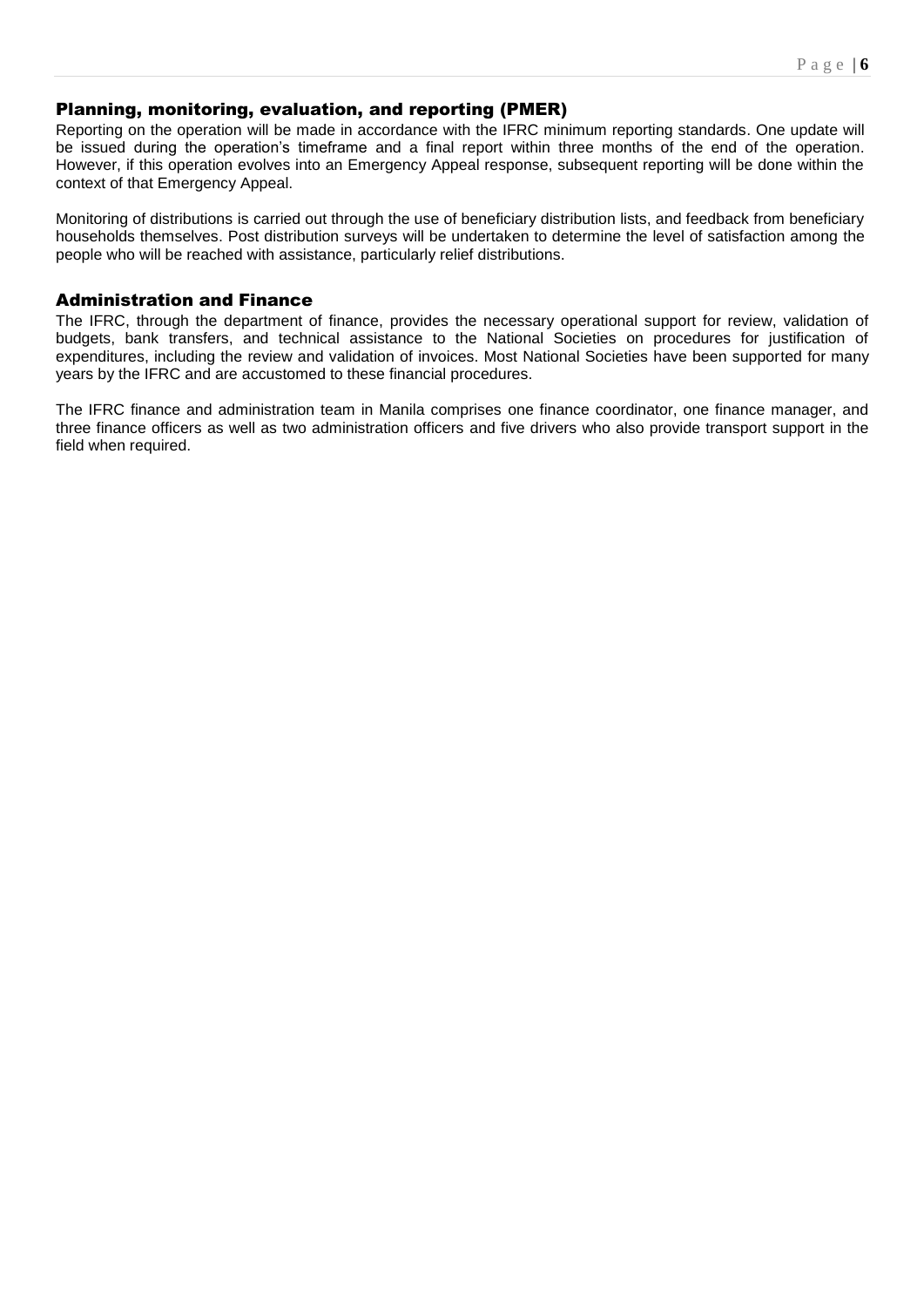## C. DETAILED OPERATIONAL PLAN

## Early warning & emergency response preparedness

Needs analysis: While the overall impact of the typhoon will be known in its aftermath, PRC and IFRC need to be prepared for immediate interventions and assessments. Allocation from DREF will support deployment of operational support and rapid assessment teams.

| Outcome 1: The Philippine Red Cross is better prepared to respond to Typhoon Maysak.                       |              |  |  |  |
|------------------------------------------------------------------------------------------------------------|--------------|--|--|--|
| Output 1.1: Surge capacity from Manila provided and supports the PRC in its immediate responses.           |              |  |  |  |
| Activities planned                                                                                         | <b>Month</b> |  |  |  |
| 1.1.1 Place National Society staff and volunteers on stand-by in various locations for immediate response. |              |  |  |  |
| 1.1.2 Mobilize/deploy IFRC delegates available in-country to support PRC in its immediate response.        |              |  |  |  |

## Quality programming

Needs analysis: This DREF allocation will support deployment of rapid assessment teams to quickly determine needs of the affected population – which is crucial in informing the development of a detailed action plan. Based on further information and rapid assessments to be carried out when safety conditions permit, additional assistance may be requested through the IFRC international disaster response mechanisms.

| Outcome 2: Continuous and detailed assessment and analysis is used to inform the design and implementation of the operation. |  |  |  |  |
|------------------------------------------------------------------------------------------------------------------------------|--|--|--|--|
| Output 2.1: Needs assessments are conducted and response plans updated according to findings.                                |  |  |  |  |
| Activities planned<br><b>Month</b>                                                                                           |  |  |  |  |
| 2.1.1 Mobilize PRC staff and volunteers for assessments.                                                                     |  |  |  |  |
| 2.1.2 Mobilize/deploy IFRC delegates available in-country to support PRC in conducting assessments.                          |  |  |  |  |
| 2.1.3 Undertake assessments to determine specific needs of beneficiaries.                                                    |  |  |  |  |
| 2.1.4 Develop a response plan with activities that will meet identified beneficiary needs.                                   |  |  |  |  |
| Output 2.2: Additional assistance is considered where appropriate and incorporated into the plan                             |  |  |  |  |
| <b>Month</b><br>Activities planned                                                                                           |  |  |  |  |
| 2.2.1 Ensure that any adjustments to initial plans are informed by continuous assessment of needs and through                |  |  |  |  |
| established feedback mechanisms.                                                                                             |  |  |  |  |
| 2.2.2 Conduct post-action surveys to determine the level of satisfaction among beneficiaries.                                |  |  |  |  |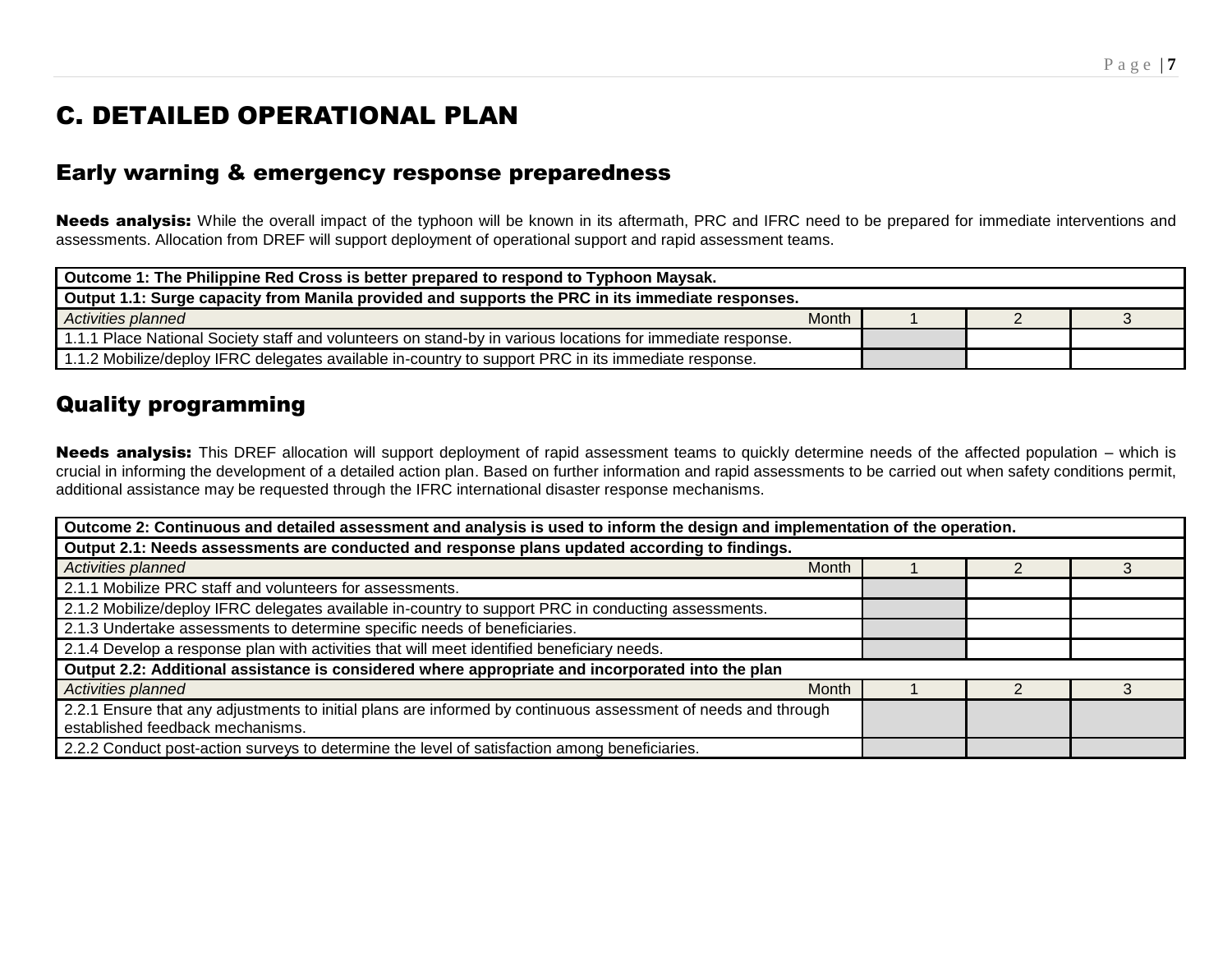## Water, sanitation and hygiene promotion

Needs analysis: In the aftermath of the typhoon, there will be a need to support immediate access to safe water supply pending repair of sources that may be damaged. Environmental sanitation activities, including clearing of debris and other community clean-up efforts, are also likely to be needed in the aftermath of the typhoon. In affected communities, cleaning campaigns together with solid waste management activities will aim to reduce health risks associated with poor sanitation. Hygiene promotion activities will also be needed to improve hygiene behavioural and bridge knowledge and practice of safe water and food handling as well as hygiene practices such as hand-washing so as to mitigate the threat of preventable diseases.

Population to be assisted: The 1,000 households targeted with jerry cans, mosquito nets and hygiene kits will also be reached with hygiene promotion. People in evacuation centres and communities will be provided with safe drinking water, including via trucking and bladders.

| Outcome 3: Risk of waterborne, water-related and vector-borne diseases in communities affected by Typhoon Maysak reduced. |  |  |   |  |
|---------------------------------------------------------------------------------------------------------------------------|--|--|---|--|
| Output 3.1: Access to safe water by affected communities increased.                                                       |  |  |   |  |
| Activities planned<br>Month                                                                                               |  |  | 3 |  |
| 3.1.1. Provide affected households in evacuation centres and in the community with safe water                             |  |  |   |  |
| 3.1.2. Collaborate with the relief sector in providing safe water storage containers to target households.                |  |  |   |  |
| Output 3.2: Access to adequate sanitation in affected communities increased.                                              |  |  |   |  |
| <b>Activities planned</b><br>Month                                                                                        |  |  |   |  |
| 3.2.1. Mobilize and deploy PRC equipment for debris clearing.                                                             |  |  |   |  |
| 3.2.2. Mobilize community members to undertake environmental sanitation activities, including debris clearing.            |  |  |   |  |
| Output 3.3: Knowledge, attitude and practice on safe water, sanitation and hygiene by target population increased.        |  |  |   |  |
| Month<br>Activities planned                                                                                               |  |  |   |  |
| 3.3.1. Collaborate with the relief sector in providing hygiene kits and hygiene promotion for the usage of safe           |  |  |   |  |
| water storage containers.                                                                                                 |  |  |   |  |
| 3.3.2. Recruit and train new or mobilize existing community health volunteers to participate in hygiene                   |  |  |   |  |
| promotion activities, in coordination with the health team.                                                               |  |  |   |  |
| 3.3.3. Conduct hygiene promotion activities in target communities, in collaboration with the health team and              |  |  |   |  |
| other sectors.                                                                                                            |  |  |   |  |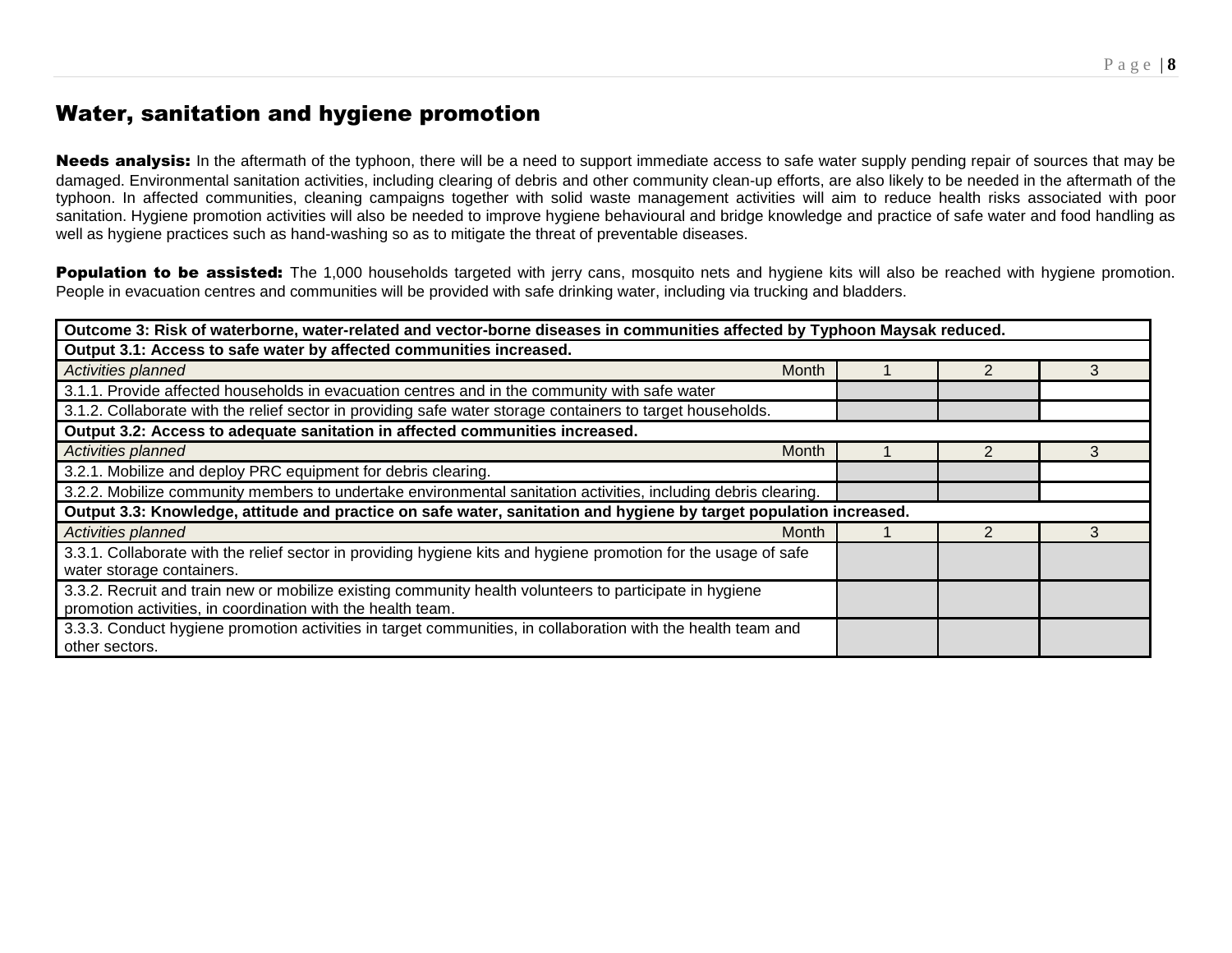## Shelter and settlements (and household items)

Needs analysis: Based on previous experience, needs can be expected in the sectors of immediate relief and emergency shelter as thousands of households risk being displaced if their houses are damaged or destroyed. Furthermore, thousands of households are expected to seek temporary shelter in evacuation centres and will require essential items to meet immediate needs in a dignified manner. This operation will therefore support provision of non-food items, including mosquito nets, sleeping mats, blankets, hygiene kits, and jerry cans as well as emergency shelter items (tarpaulins).

**Population to be assisted:** Up to 1,000 households will be assisted with emergency shelter (tarpaulins) and non-food relief items.

| Outcome 4: The immediate shelter and settlement needs of the population affected by Typhoon Maysak are met. |              |  |  |  |
|-------------------------------------------------------------------------------------------------------------|--------------|--|--|--|
| Output 4.1: Essential household items are provided to the target population.                                |              |  |  |  |
| Activities planned                                                                                          | <b>Month</b> |  |  |  |
| 4.1.1 Identify, register, verify and mobilize beneficiaries for distributions.                              |              |  |  |  |
| 4.1.2 Mobilize and transport non-food items to affected areas.                                              |              |  |  |  |
| 4.1.3 Distribute non-food items to 1,000 affected households.                                               |              |  |  |  |
| Output 4.2: Emergency shelter assistance is provided to the target population.                              |              |  |  |  |
| Activities planned                                                                                          | <b>Month</b> |  |  |  |
| 4.2.1 Identify, register, verify and mobilize beneficiaries for distributions.                              |              |  |  |  |
| 4.2.2 Mobilize and transport emergency shelter items (tarpaulins) to the affected area.                     |              |  |  |  |
| 4.2.3 Distribute emergency shelter items to 1,000 affected households.                                      |              |  |  |  |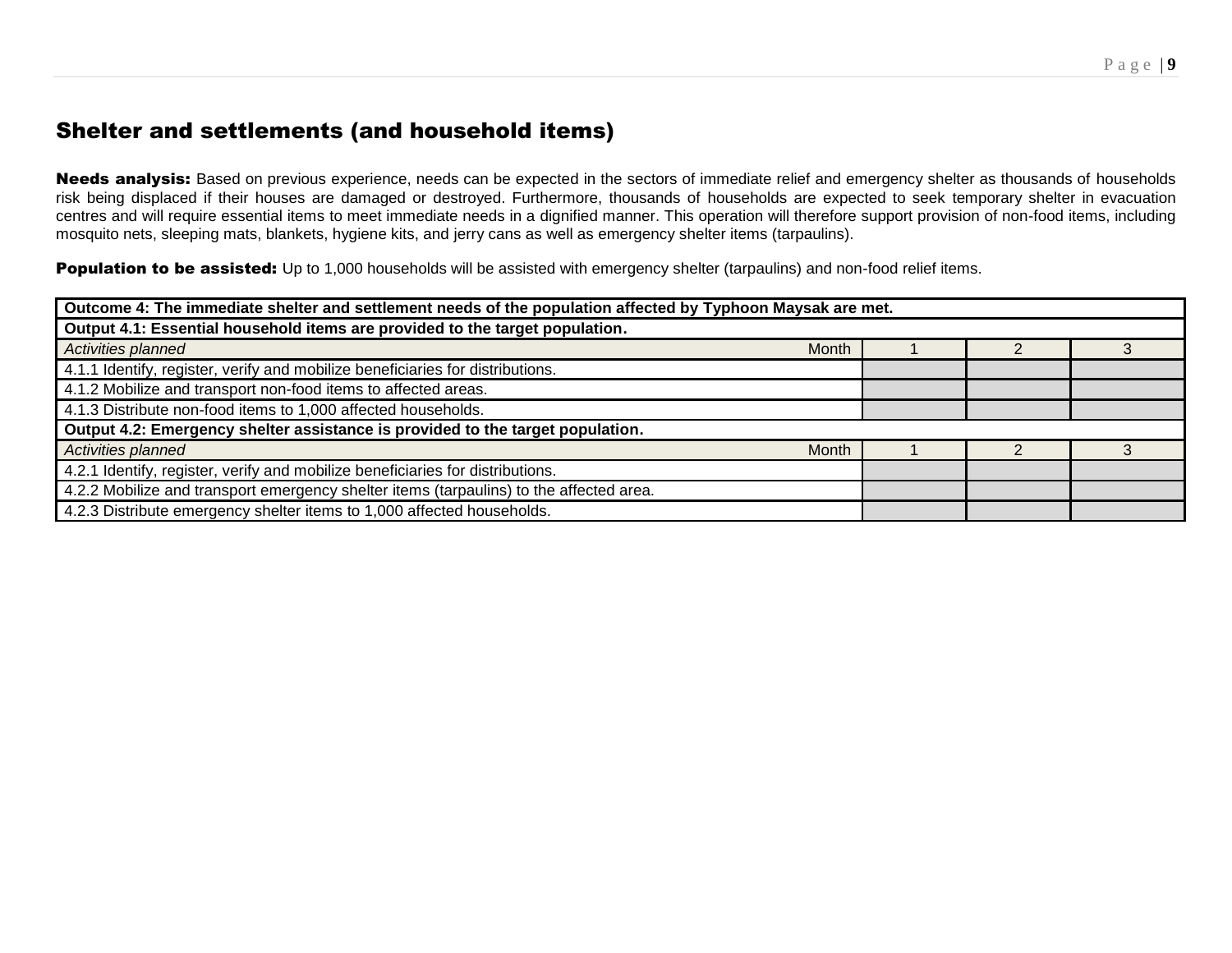#### ANNEX 1: ASSUMPTIONS AND RISKS TABLE TEMPLATE

| <b>ASSUMPTIONS &amp; RISKS</b>                                                                                                                                     | <b>LIST IF SPECIFIC</b><br><b>AFFECTED SECTORS</b><br><b>OR STATE 'ALL'</b> | Likelihood | mpact | <b>CAN CONTROL; MITIGATE / INFLUENCE;</b><br>OR ONLY FACTOR-IN |
|--------------------------------------------------------------------------------------------------------------------------------------------------------------------|-----------------------------------------------------------------------------|------------|-------|----------------------------------------------------------------|
| Adequate support (technical, material, and financial) is available<br>for the operation                                                                            | All                                                                         | м          | н     | Can mitigate                                                   |
| Future disasters do not impact upon the same areas potentially<br>affected by Maysak and/or different areas, distracting resources<br>and implementation schedules | All                                                                         | H          | н     | Factor into disaster preparedness                              |
| Access and logistics for delivery of materials, including to remote<br>locations, is not hampered by bad weather conditions and<br>blocked roads                   | All                                                                         | H          | н     | Factor into logistics planning                                 |
| Health issues such as dengue do not affect availability of<br>programme management staff and volunteers                                                            | All                                                                         | М          | м     | Factor programme planning                                      |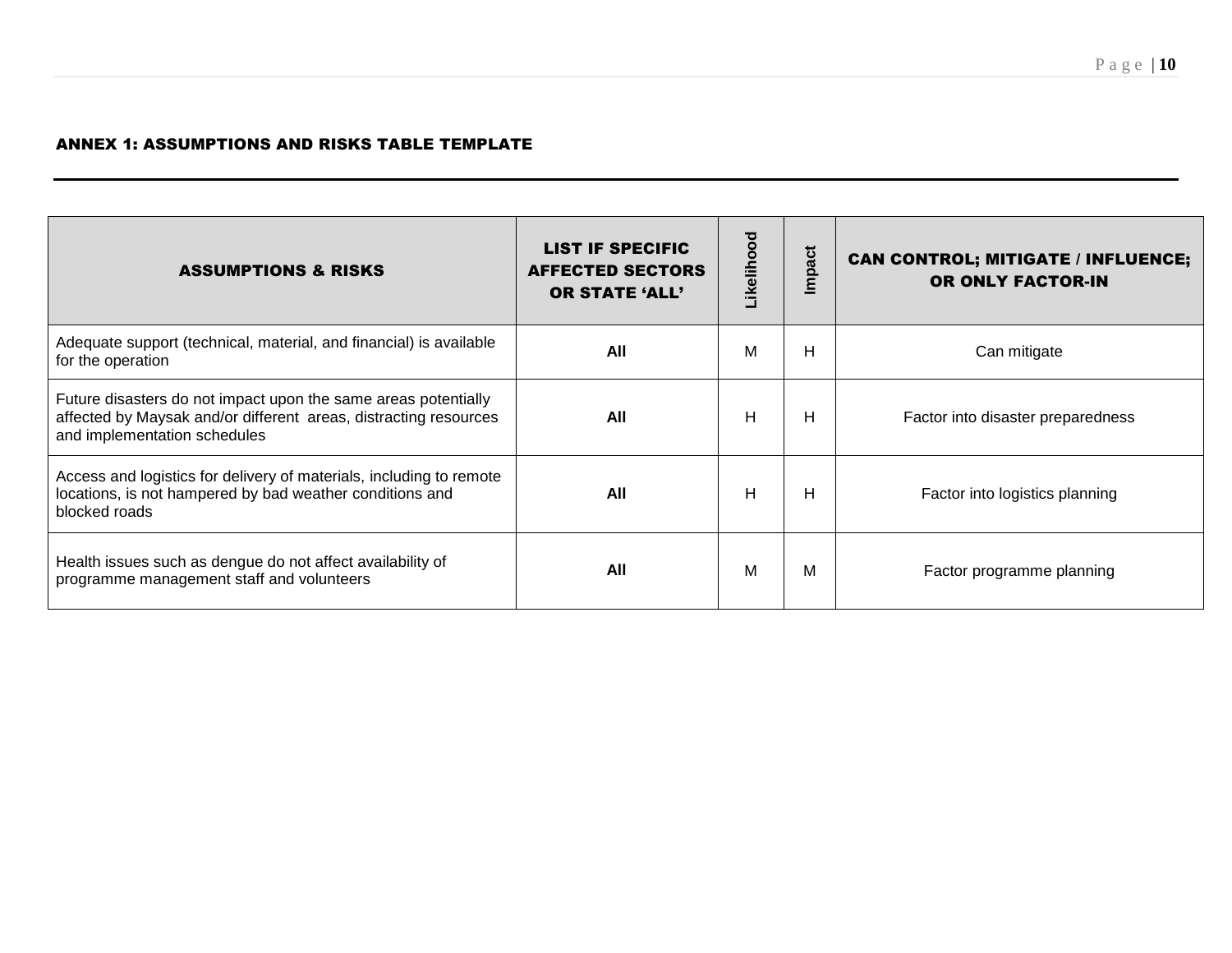## **Contact information**

**For further information specifically related to this operation, please contact:**

- **Philippine Red Cross**
	- o Gwendolyn Pang, secretary general, +63 2 525 5654; [secgen@redcross.org.ph](mailto:secgen@redcross.org.ph)
- **IFRC Philippines country office**
	- o Kari Isomaa, head of delegation, +63 2 336 8622; [kari.isomaa@ifrc.org](mailto:kari.isomaa@ifrc.org)
	- o Patrick Elliott, operations manager, +63 998 961 2140; [patrick.elliott@ifrc.org](mailto:patrick.elliott@ifrc.org)
- **IFRC South-East Asia regional delegation, Bangkok**
	- o Anne Leclerc, head of regional delegation, +66 2661 8201; [anne.leclerc@ifrc.org](mailto:anne.leclerc@ifrc.org)
- **IFRC Asia Pacific zone office, Kuala Lumpur**
	- o Martin Faller, head of operations, email: [martin.faller@ifrc.org](mailto:martin.faller@ifrc.org)
	- o Necephor Mghendi, operations coordinator, +6012 224 6796; [necephor@mghendi@ifrc.org](mailto:necephor@mghendi@ifrc.org)
	- o Patrick Fuller, communications manager; phone: +60 3 9207 5705; email: [patrick.fuller@ifrc.org](mailto:patrick.fuller@ifrc.org)
	- o Emilia Koski, relationship manager; mobile: +60 12 230 7548, email: [emilia.koski@ifrc.org](mailto:emilia.koski@ifrc.org)
	- o Peter Ophoff, head of planning, monitoring, evaluation and reporting (PMER), +60 3 9207 5775, [peter.ophoff@ifrc.org](mailto:peter.ophoff@ifrc.org)
- **IFRC Geneva:** 
	- o Christine South, operations support; phone: +41 22 730 4529, email: [christine.south@ifrc.org](mailto:christine.south@ifrc.org)

#### $\Delta$

#### **Click here**

- **1. DREF budget [below](#page-11-0)**
- **2. Click [here](#page-0-0) to return to the title page**

### **How we work**

All IFRC assistance seeks to adhere to the **Code of Conduct** for the International Red Cross and Red Crescent Movement and Non-Governmental Organizations (NGOs) in Disaster Relief and the **Humanitarian Charter and Minimum Standards in Humanitarian Response (Sphere)** in delivering assistance to the most vulnerable. The IFRC's vision is to **inspire, encourage, facilitate and promote at all times all forms of humanitarian activities** by National Societies, with a view to **preventing and alleviating human suffering**, and thereby contributing to the **maintenance and promotion of human dignity and peace in the world.**

The IFRC's work is guided by Strategy 2020 which puts forward three strategic aims:



Save lives. protect livelihoods. and strengthen recovery from disaster and crises.







Promote SOCial inclusion and a culture of non-violence and peace.